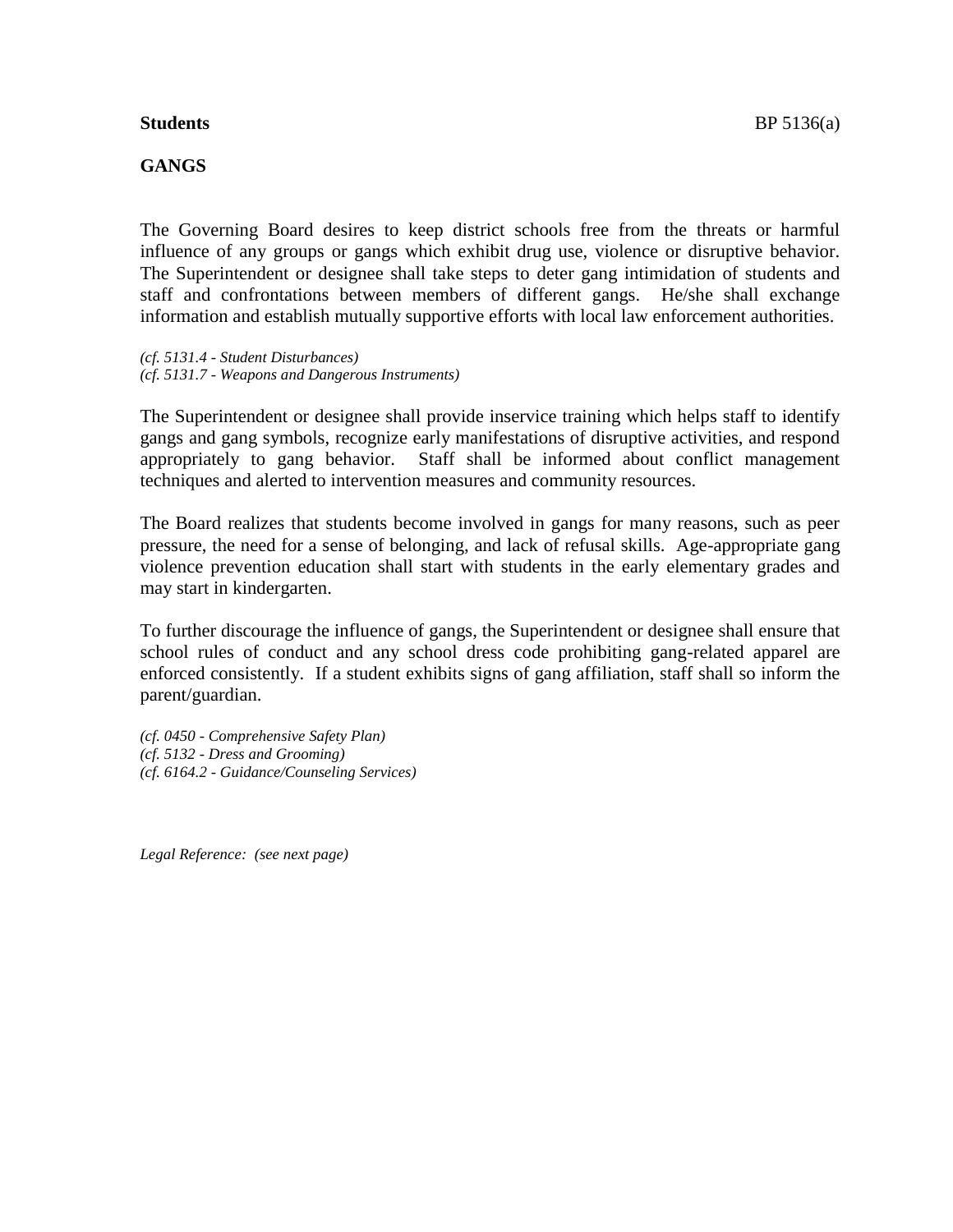#### **GANGS** (continued)

#### *Legal Reference:*

*EDUCATION CODE 32282 School safety plans 35183 Gang-related apparel 48907 Student exercise of free expression 51264 Educational inservice training; CDE guidelines 51265 Gang violence and drug and alcohol abuse prevention inservice training 51266-51266.5 Model gang and substance abuse prevention curriculum PENAL CODE 186.22 Participation in criminal street gang 13826-13826.7 Gang violence suppression UNITED STATES CODE, TITLE 20 7101-7184 Safe and Drug-Free Schools and Communities Act*

*Management Resources:*

*CDE PUBLICATIONS On Alert: Gang Prevention in School and Inservice Guidelines, January 1994 CSBA PUBLICATIONS Protecting Our Schools: Governing Board Strategies to Combat School Violence, 1995*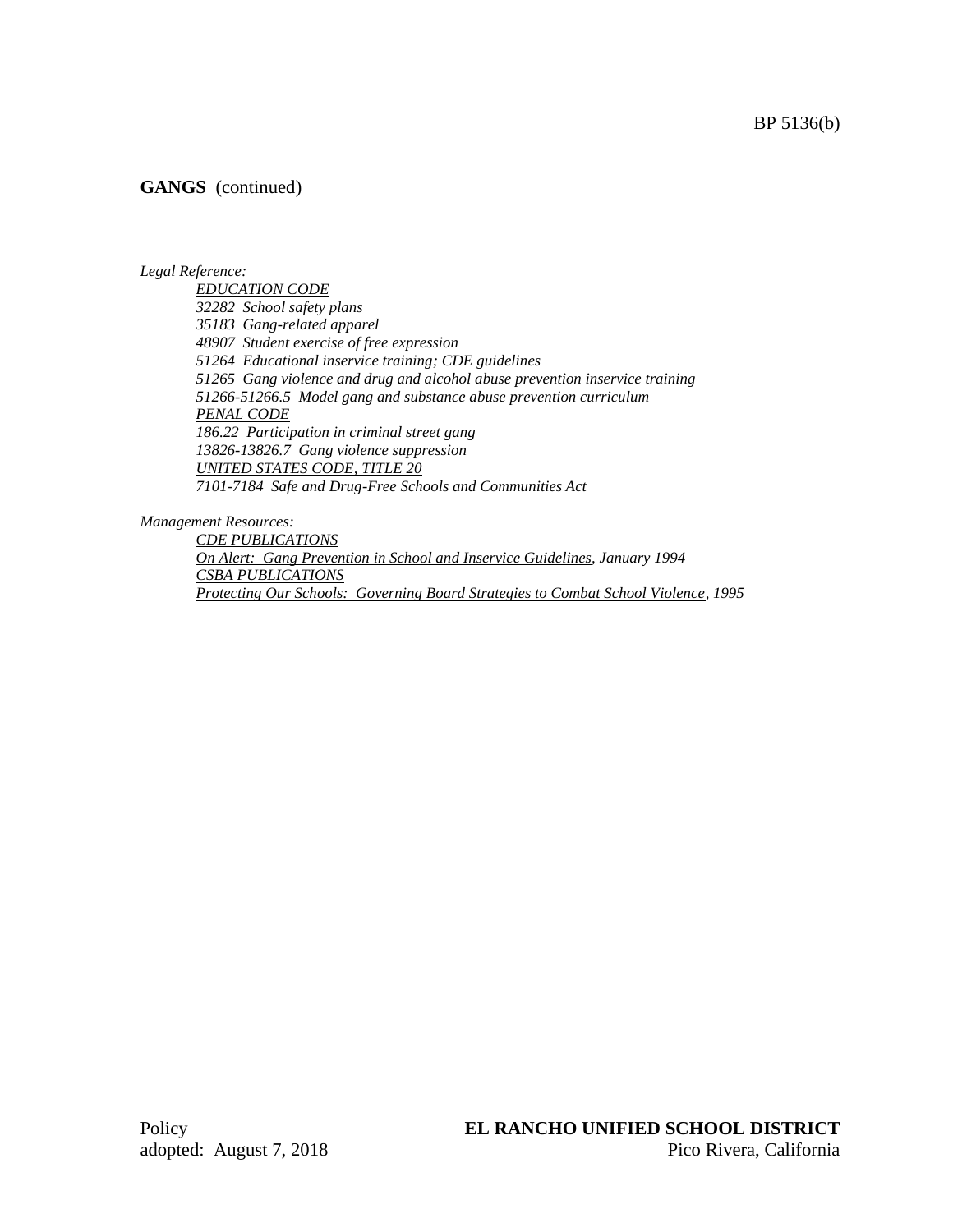# **GANGS**

# **Prevention and Intervention Measures**

In order to discourage the influence of gangs, school staff shall take the following measures:

- 1. Any student displaying behavior, gestures, apparel or paraphernalia indicative of gang affiliation shall be referred to the principal or designee.
	- a. The student's parent/guardian shall be contacted and may be asked to meet with school staff.
	- b. The student may be sent home to change clothes if necessary.

### *(cf. 5132 - Dress and Grooming)*

- 2. Staff members shall be provided with the names of known gang members.
- 3. Students who seek help in rejecting gang associations may be referred to communitybased gang suppression and prevention organizations.

#### *(cf. 1020 - Youth Services)*

- 4. Any gang graffiti on school premises shall be removed, washed down or painted over as soon as discovered.
	- a. Daily checks for graffiti shall be made throughout the campus.
	- b. Graffiti shall be photographed before it is removed. These photographs shall be shared with local law enforcement authorities and used in future disciplinary or criminal action against the offenders.

*(cf. 3515 - Campus Security) (cf. 5131.5 - Vandalism and Graffiti)*

- 5. Classroom and after-school programs at each school shall be designed to enhance individual self-esteem, provide positive reinforcement for acceptable behavior, and foster interest in a variety of constructive activities. These programs shall also:
	- a. Explain the dangers of gang membership
	- b. Provide counseling for targeted at-risk students
	- c. Include lessons or role-playing workshops in gang avoidance skills and nonviolent conflict resolution, including communication skills, anger management, ethnic/cultural tolerance, and mediation skills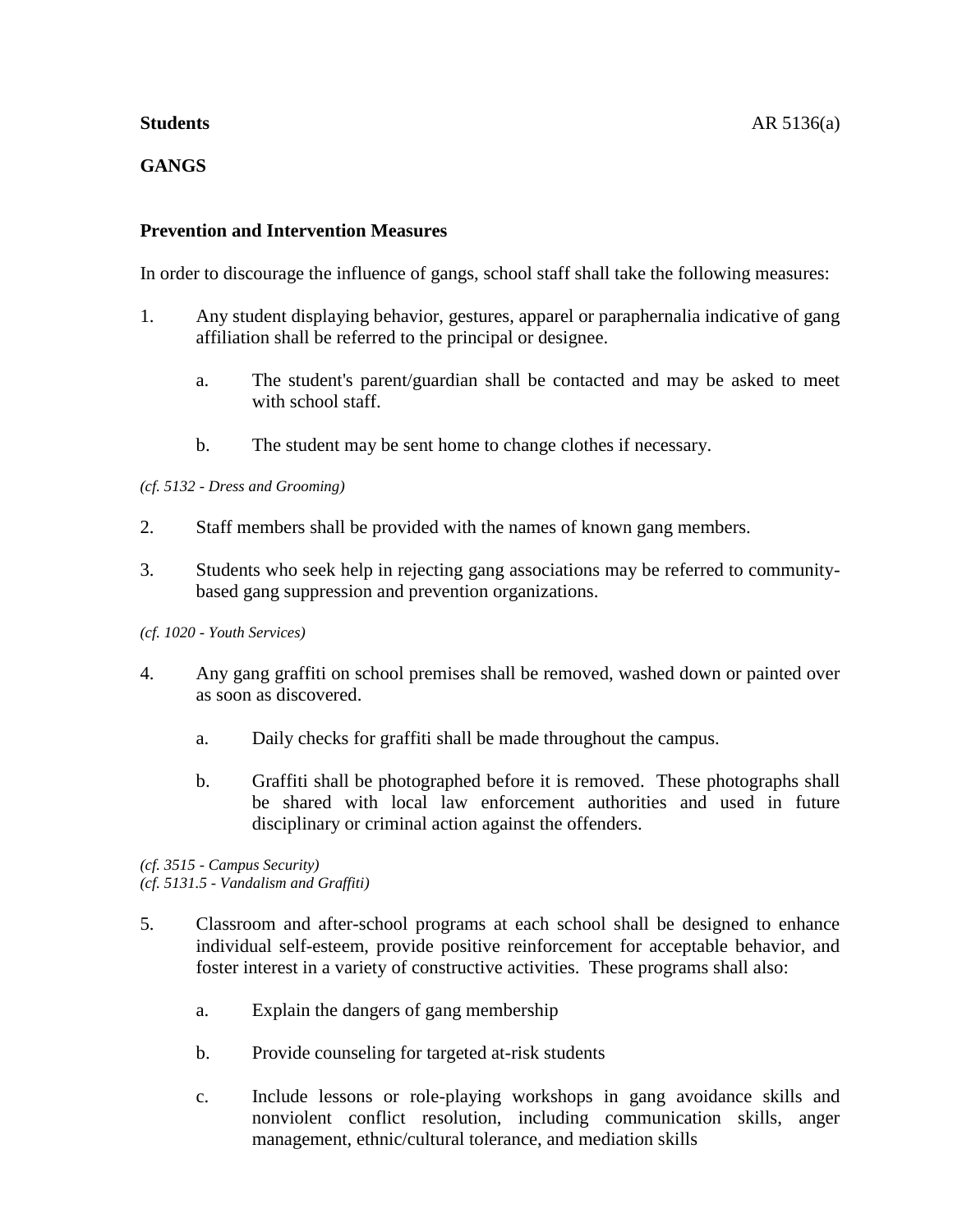# **GANGS** (continued)

- d. Assign individual gang members to cooperative learning groups in which they may work toward common goals with students who are not members of their gang
- e. Provide school-to-career instruction
- f. Provide positive interaction with local law enforcement staff

#### *(cf. 5137 - Positive School Climate)*

Gang prevention lessons may be taught jointly by teachers and law enforcement staff.

- 6. Staff shall actively promote membership in authorized student organizations which can provide students companionship, safety, and a sense of purpose and belonging, including:
	- a. Positive sports and cultural activities and affiliations with the local community

*(cf. 6145 - Extracurricular and Cocurricular Activities) (cf. 6145.2 - Athletic Competition)*

b. Structured, goal-oriented community service projects

*(cf. 6142.4 - Service Learning/Community Service Classes)*

### **Community Outreach**

Gang prevention classes or counseling offered for parents/guardians shall address the following topics:

- 1. The dangers of gang membership
- 2. Strategies by which each segment of the community may alleviate gang problems.
- 3. Warning signs which may indicate that children are at risk of becoming involved with gangs
- 4. The nature of local gang apparel and graffiti
- 5. Effective parenting techniques
- 6. Conflict resolution techniques